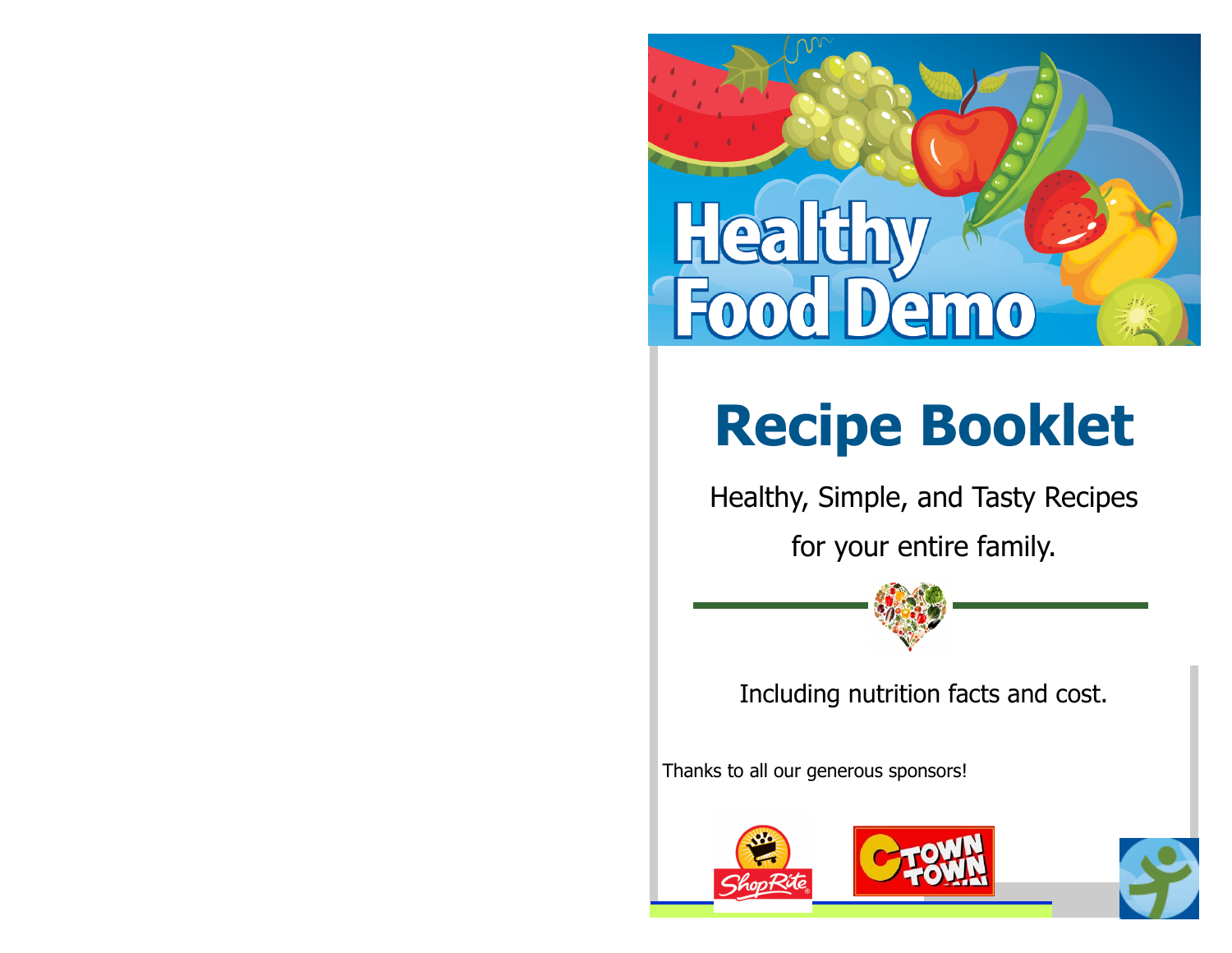

**Simple Healthy Recipes for your Family: Lentil Sloppy Joes**



**Ingredients:**

- 1 cup uncooked green lentils
- 4 cups water
- 1 tablespoon olive oil
- 1 medium yellow onion, diced small
- 1 green pepper, diced small
- 2 cloves garlic, minced (or garlic powder 2 t)
- 3 Tablespoons chili powder
- 2 teaspoons oregano
- 1 teaspoon salt
- 8 oz can tomato sauce
- 1/4 cup tomato paste
- 2 tablespoons brown sugar or maple syrup
- 1 tablespoon yellow mustard
- Whole Grain Bread for Serving
	- (serves 4-6)

#### **Substitutions:**

Add jalapenos or chiles for more spice, and substitute for whichever vegetables you have on hand! You can also make extra and freeze it for an easy meal later.





# **Simple Healthy Recipes for your Family: Peach Yogurt Parfait**



#### **Ingredients:**

16oz tub of low fat vanilla/strawberry yogurt

1 8oz bottle of strawberry jam or honey

2 cups of assorted fruits (peaches, mango, strawberries, banana, blueberries, your favorites!)

2 cups of granola (or other high fiber cereal)

(serves 4)

#### **Instructions:**

Build parfait in layers

- 1. Place granola on the bottom of cup
- 2. Then spoon on yogurt to cover, 1 Tablespoon jam/honey, a layer of fruit,
- 3. Repeat, add a layer of granola and repeat again.
- 4. Top with more fruit! Such as fresh berries.

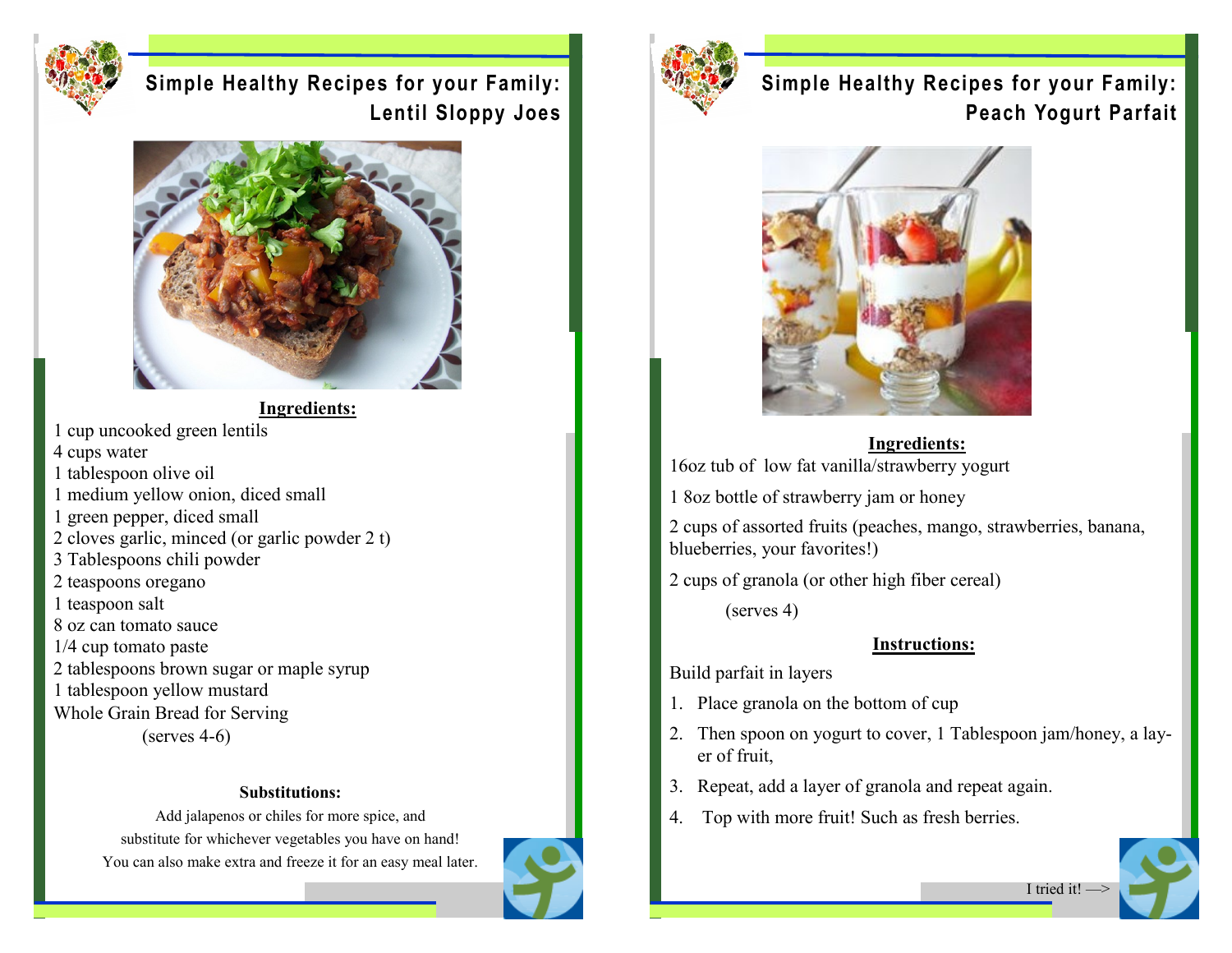

## **Simple Healthy Recipes for your Family: Berry Good Smoothies**



**Ingredients:**

 $\frac{1}{4}$  cup frozen blueberries

 $\frac{1}{4}$  cup frozen strawberries

1 ¼ cup orange juice (substitute Milk or soy milk) drizzle of honey

(serves 1)

## **Instructions:**

1. Pour the milk or orange juice and all the berries into a blender.

- 2. Mix for 30 seconds, blend until smooth.
- 3. Pour into a glass and serve immediately.

## **Substitutions:**

Try this with any fruits you like fresh or frozen! Also you can add a banana, or fresh spinach or greens for more nutrition!

(you won't taste the spinach)

I tried it! —>

# **Simple Healthy Recipes for your Family: Lentil Sloppy Joes**

## **Instructions:**

**1**.Cook the Lentils: Put the lentils in a small sauce pot and pour in 4 cups water. Cover and bring to a boil. Once boiling, lower heat and simmer for about 20 minutes, until lentils are soft. Drain and set aside.

**2**. About 10 minutes before the lentils are done boiling, preheat a medium soup pot over medium heat. Saute the onion and pepper in the oil for about 7 minutes, until softened. Add the garlic and saute a minute more. Add the cooked lentils, the chili powder, oregano and salt and mix. Add the tomato sauce

and tomato paste. Cook for about 10 minutes.

**3**.Add the brown sugar and mustard and heat through.Turn the heat off and let sit for about 10 minutes, so that the flavors can mix, or go ahead and eat immediately if you can't wait :)

#### **Nutrition Information:**

(recipe in 5 servings, lentil mixture not includ-**Total Carbs:** 23g ing bread) **Calories:** 135 **Total Fat:** 5g **Cholesterol:** 0g

 Dietary Fiber: 4.5g **Protein:** 4g **Sodium**: 530mg

**Average Cost for a Family of 5:** \$6.00  $=$  about \$1.15 per serving!



I tried it!  $-$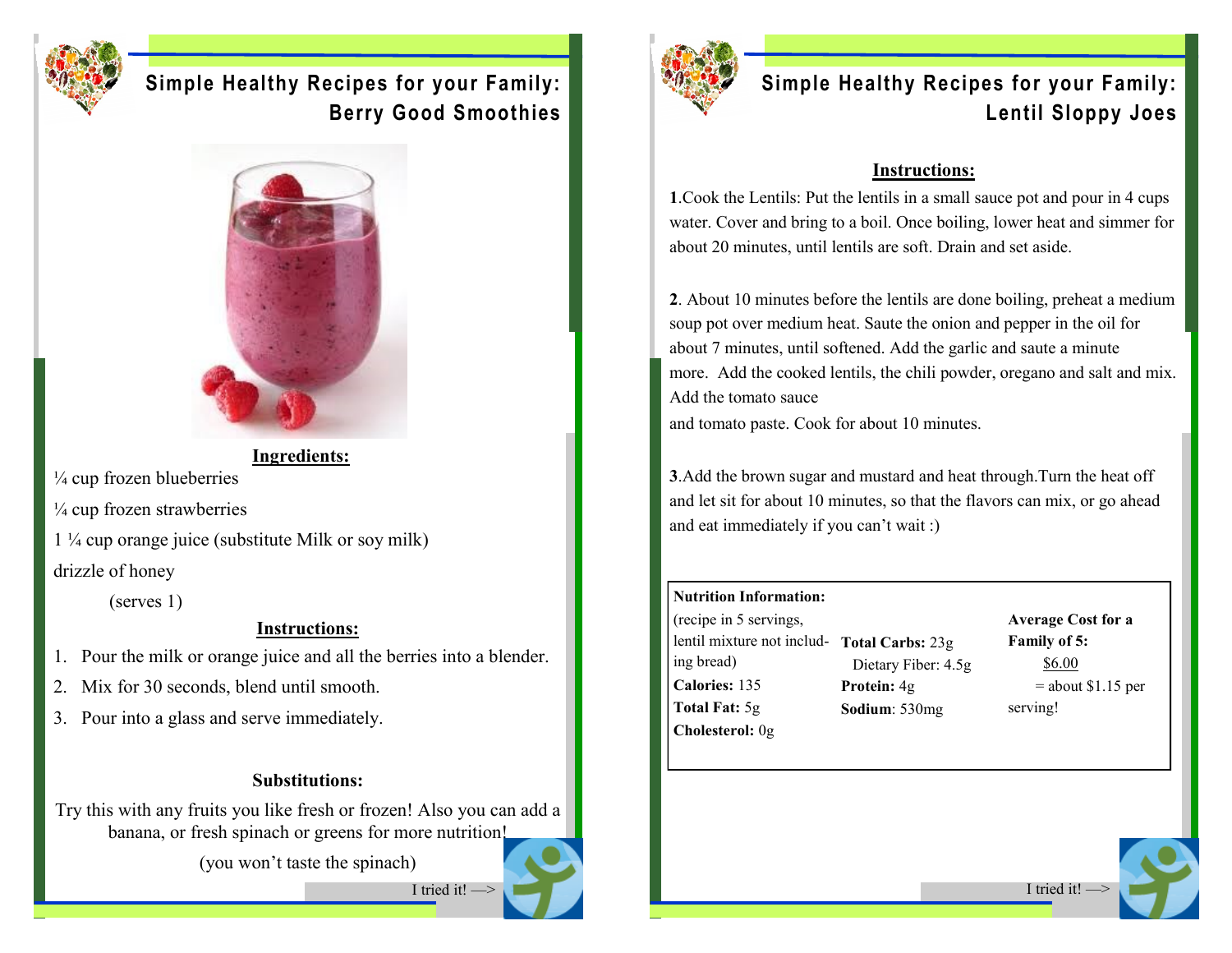

# **Simple Healthy Recipes for your Family: Grilled Veggie Skewers**



#### **Ingredients:**

1 Zucchini (small) 1 Summer Squash 1/2 lb mushrooms 1/2 red onion 1/2 lb cherry tomatoes 1/4c olive oil 2 tsp. Pepper Salt to taste 2 tsp. Oregano (optional) 1 tsp. Paprika (optional) -Wooden Skewers (serves 5-6 depending on size of skewers)

#### **Substitutions:**

Add more vegetables you like, take out ones you don't. Such as adding tomatoes, chilies, small spring onions, eggplant, etc. Or use a favorite oil and vinegar/Italian salad dressing to marinate the vegetables.





# **Simple Healthy Recipes for your Family: Chilaquilles Casserole**

#### **Instructions:**

1. Preheat oven to 400°F. Lightly coat a 9-by-13-inch baking pan with cooking spray.

2. Heat oil in a large nonstick skillet over medium-high heat. Add onion and cook, stirring often, until starting to brown, about 5 minutes. Stir in zucchini, beans, tomatoes, corn, cumin and salt and cook, stirring occasionally, until the vegetables are heated through, about 3 minutes.

3. Scatter half the tortilla pieces in the pan. Top with half the vegetable mixture, half the enchilada sauce and half the cheese. Repeat with one more layer of tortillas, vegetables, sauce and cheese. Cover with foil.

4. Bake the casserole for 15 minutes. Remove the foil and continue baking until the casserole is bubbling around the edges and the cheese is melted, about 10 minutes more. Enjoy!

**Nutrition Information: Total Carbs:** 22g (recipe in 10 servings) **Calories:** 177 **Total Fat:** 5g **Cholesterol:** 0g

 Dietary Fiber: 9.1g **Protein:** 5.5g **Sodium**: 512 mg

**Average Cost for a Family of 5:** \$10.50  $=$  about \$1.05 per serving!



I tried it! $-$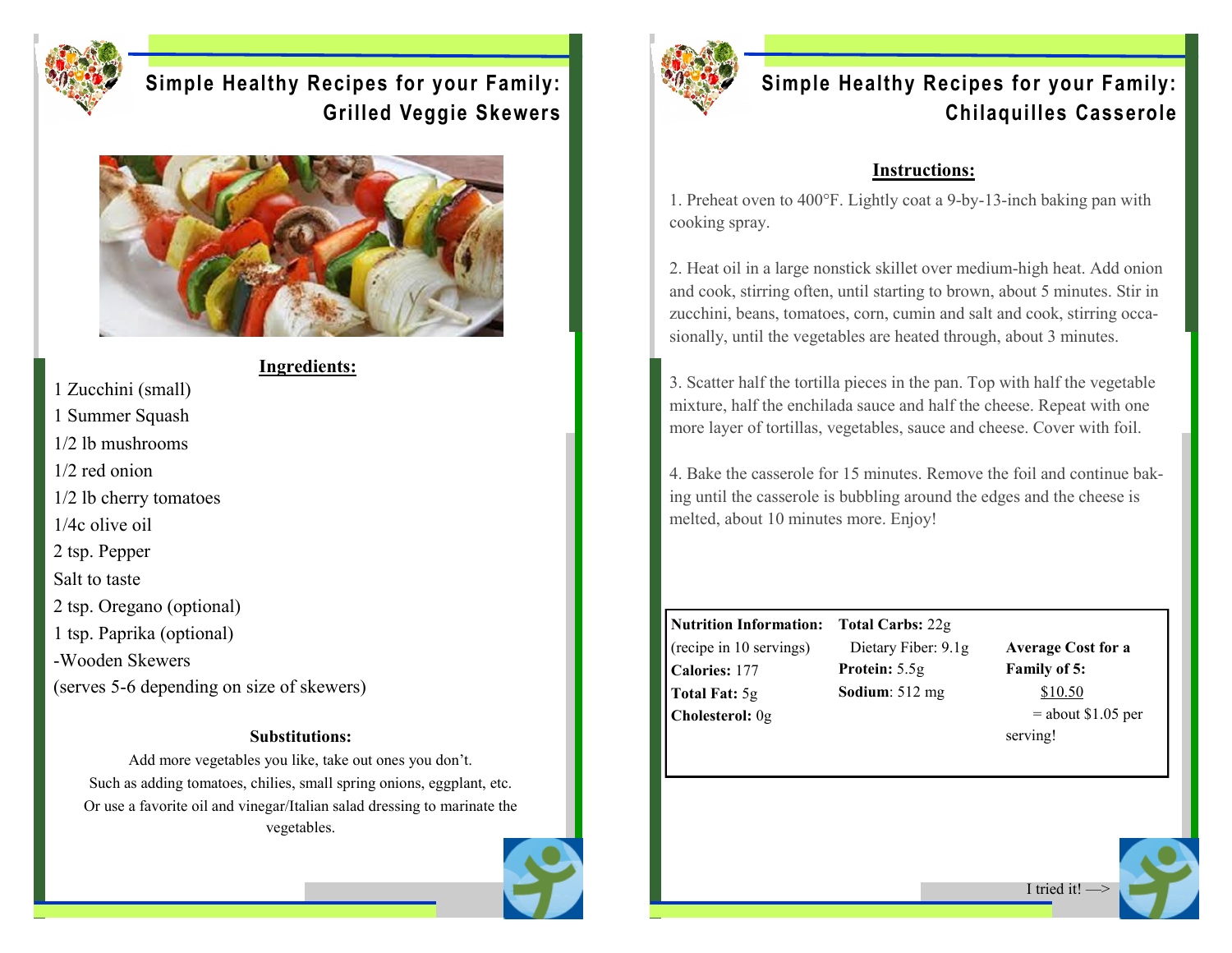

## **Simple Healthy Recipes for your Family: Chilaquilles Casserole**



**Ingredients:**

1 tablespoon canola oil 1 medium onion, diced 1 medium zucchini, grated 1 19-ounce can black beans, rinsed 1 14-ounce can diced tomatoes, drained 1 1/2 cups corn, frozen (thawed) or fresh 1 teaspoon ground cumin 1/2 teaspoon salt 12 corn tortillas, quartered 1 19-ounce can mild red or green enchilada sauce 1 1/4 cups shredded reduced-fat Cheddar cheese (Serves 10 people)

#### **Substitutions:**

Add jalapenos or chiles for more spice, and substitute for whichever vegetables you have on hand! You can also make extra and freeze it for an easy meal later



## **Simple Healthy Recipes for your Family: Grilled Veggie Skewers**

#### **Instructions:**

**1**.Soak the wooden skewers in water while preparing the vegetables, to prevent them from burning on the grill.

**2**. Chop the vegetables into bite size pieces, large enough to go onto the skewers.

**3.** Toss the vegetables with the olive oil, pepper and spices, then put onto the skewers.

**4.** Grill the vegetable skewers a couple minutes and turn, until vegetables are lightly browned and softened. Enjoy :)

\*Excellent accompaniment to a lean protein dish or large salad, perfect for summer!

## **Nutrition Information:**

(recipe in 5 servings) **Calories:** 154.3 **Total Fat:** 10.91g **Cholesterol:** 0g

**Total Carbs:** 7g Dietary Fiber: 1.1 g **Protein:** 1.83g **Sodium**: 3.15mg (without salt added)

**Average Cost for a Family of 5:** \$5.90  $=$  about \$0.98 per serving!



I tried it! $-$